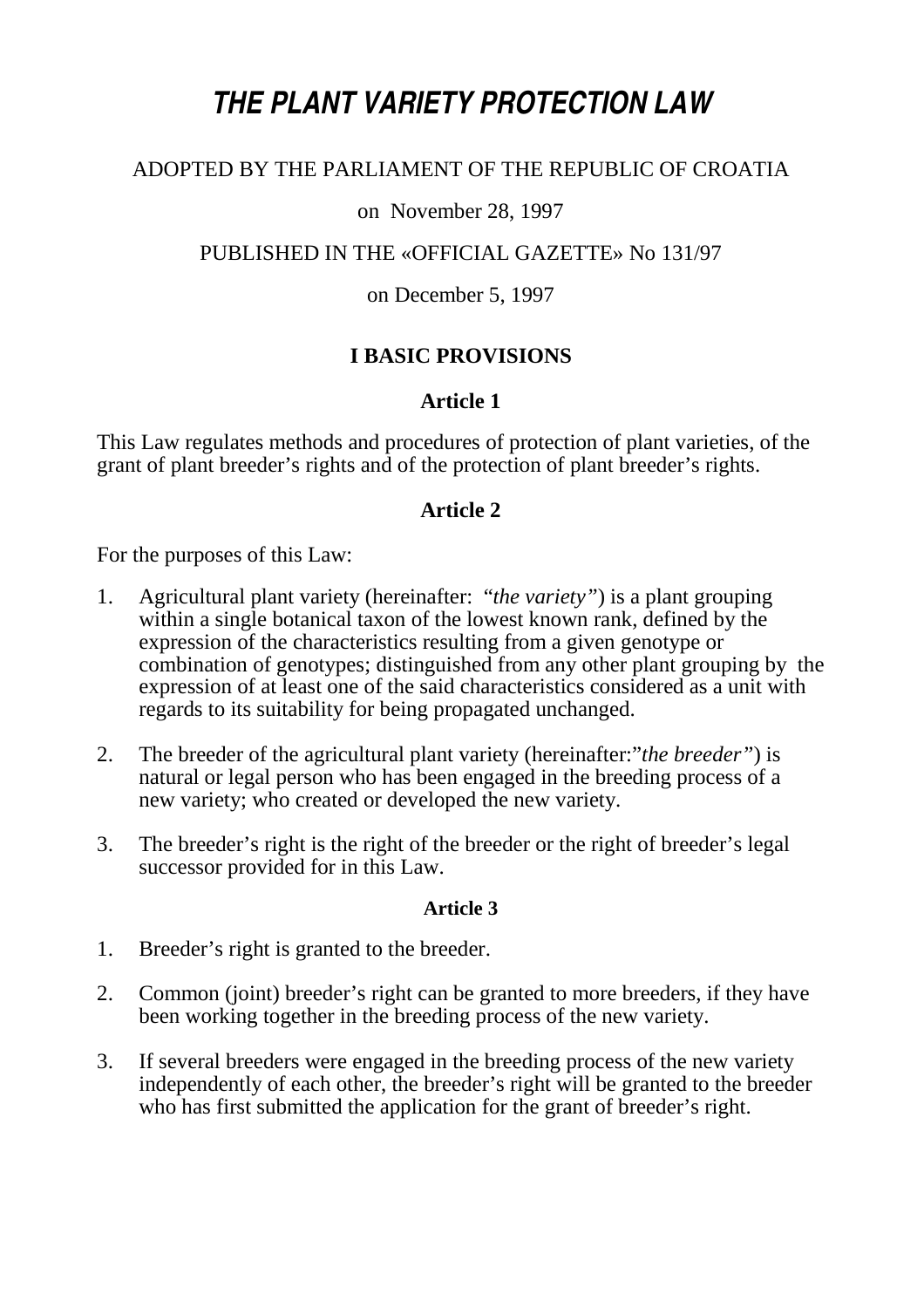- 1. The breeder's right is granted to: a) natural person national or resident of the Republic of Croatia; b) legal person with the seat in the Republic of Croatia.
- 2. Considering the breeder's right protection, foreign natural or legal person has the same rights as nationals of the country, if regulated so by the international Agreements in force in the Republic of Croatia.
- 3. Considering all due proceedings before the Variety Protection body, state administration bodies and court proceedings, foreign legal and natural persons can protect their rights regulated by this Law through their designated representative, who carries out representation in the variety protection proceedings. The representative can be domestic legal or natural persons.

#### **Article 5**

- 1. Activities related to plant variety protection regulated by this Law will be carried out by the Institute for Seed and Plant Material Production (hereinafter referred to as «*the Institute*»).
- 2. The Comission for Agricultural Plant Variety Protection will be established within the Ministry for Agriculture and Forestry, in order to monitor the situation in variety protection, and to issue professional opinions and proposals.
- 3. The Commisson will be established, and Chairman, Secretary and members of the Commission will be appointed by the Minister of Agriculture and Forestry (hereinafter: *the Minister*) by the Official Decision published in the «Official Gazette».
- 4. Chairman, Secretary and Members of the Commission are entitled to a payment regulated by the Minister.
- 5. The Minister can establish other working bodies for the implementation of specific activities from Para. (2) of this Article.

- 1. The Institute will manage for following Registers:
	- The Register of Applications for breeder's right:
	- The Register of Transferred breeder's rights;
	- The Register of Contractual Licenses of breeders' rights;
	- The Register of Designated Representatives.
- 1. Registers from the Para. (1) are public.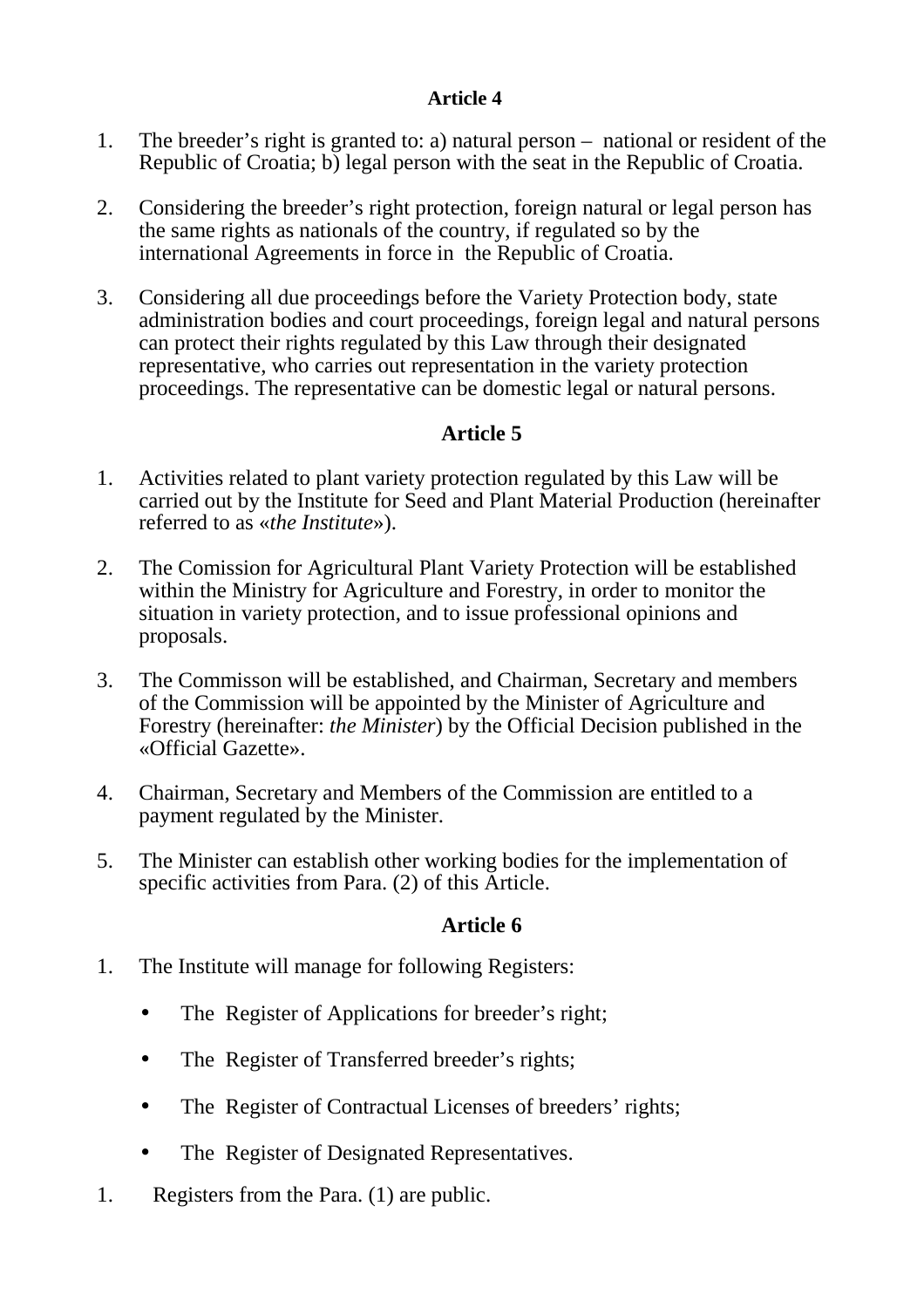- 2. Content, form and proceedings of Registers from the Para. (1) of this Article will be regulated by the Minister.
- 3. The Official Gazette published by the Institute will inform about the rights granted to breeders registered in Registers from the Para. (1) of this Article.

### **II PLANT VARIETY PROTECTION**

### **Article 7**

- 1. The variety is protected by the award of the breeder's right.\
- 2. Breeder's right shall be granted if the variety is: new, distinct, uniform, stable and designated (named).
- 3. The Minister will establish the List of Plant Species which can be protected by the award of breeder's right.

#### **Article 8**

- 1. The variety shall be deemed to be new if, at the date of filing of the application for plant breeder's right, has not been sold or ceded for economic purposes by the breeder not longer than one year before that date in the Republic of Croatia and outside the Republic of Croatia not longer than four years before that date.
- 2. In the case of trees and vines, the term from the Para. (1) of this Article is six years.
- 3. The variety shall be deemed to be distinct if it is clearly distinguishable from any other entered variety whose existence is a matter of common knowledge at the time of the filing of the application. This provision is applicable as well to those varieties which are undergoing the process of registration or protection in the Republic of Croatia or in the foreign countries.
- 4. The variety shall be deemed to be uniform if it is uniform in its relevant characteristics.
- 5. The variety shall be deemed to be stable if its relevant characteristics remain unchanged after repeated propagation or at the end of each particular cycle of propagation.

### **Article 9**

1. The variety denomination from the Article 9, Para. (2) may notably consist of one word or of several words up to a maximum of three, or a combination of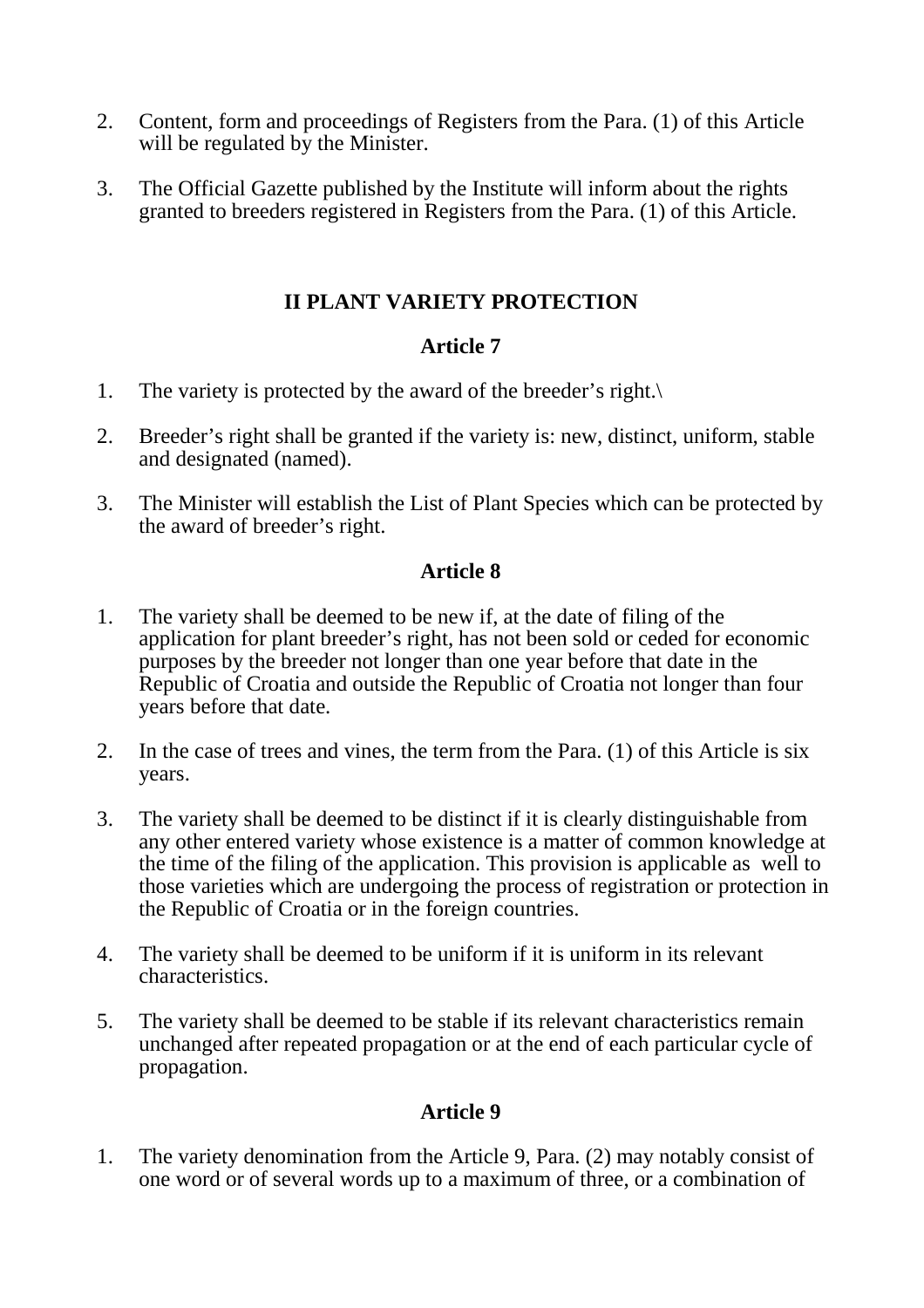figures and letters, or a combination of words and letters, or of a combination of words and figures.

- 2. Grounds for the exlusion shall exist when the variety denomination:
	- 1. renders impossible the identification of the variety;
	- 2. causes confusion or misunderstanding related to the origin, creation, characteristics, value or identity of the variety, or the identitiy of the breeder;
	- 3. is identical or can be confused with a variety denomination under which a variety of the same or of a related species is entered in an official list of varieties in the Republic of Croatia or in another member State of the International Union for the Protection of New Varietes of Plants (hereinafter: UPOV);
	- 4. is the same or can be confused with a designation in which a third party enjoys a prior right;
	- 5. refers solely to attributes which are also common in other varieties of the species concerned;
	- 6. consists of a botanical or common name of the genus or species, or includes such a name where this is likely to cause confusion;
	- 7. suggests that the variety is derived from another known or related variety;
	- 8. includes words such as «variety», «cultivar», «form», «hybrid», «cross» or their translations.
- 1. If the variety is already registered in another member State of the UPOV, or if an application for the protection of the same variety has been already submitted in such State, only the variety denomination which has been proposed or already registered in that other State may be proposed and registered as a denomination for the variety.
- 2. If the variety denomination used in the other State is inappropriate for linguistic reasons, the applicant will propose another variety denomination in three months time.

### **Article 10**

Any person who offers for sale or markets propagating material of a protected variety must, even after the expiration of the protection, use the same registered variety denomination.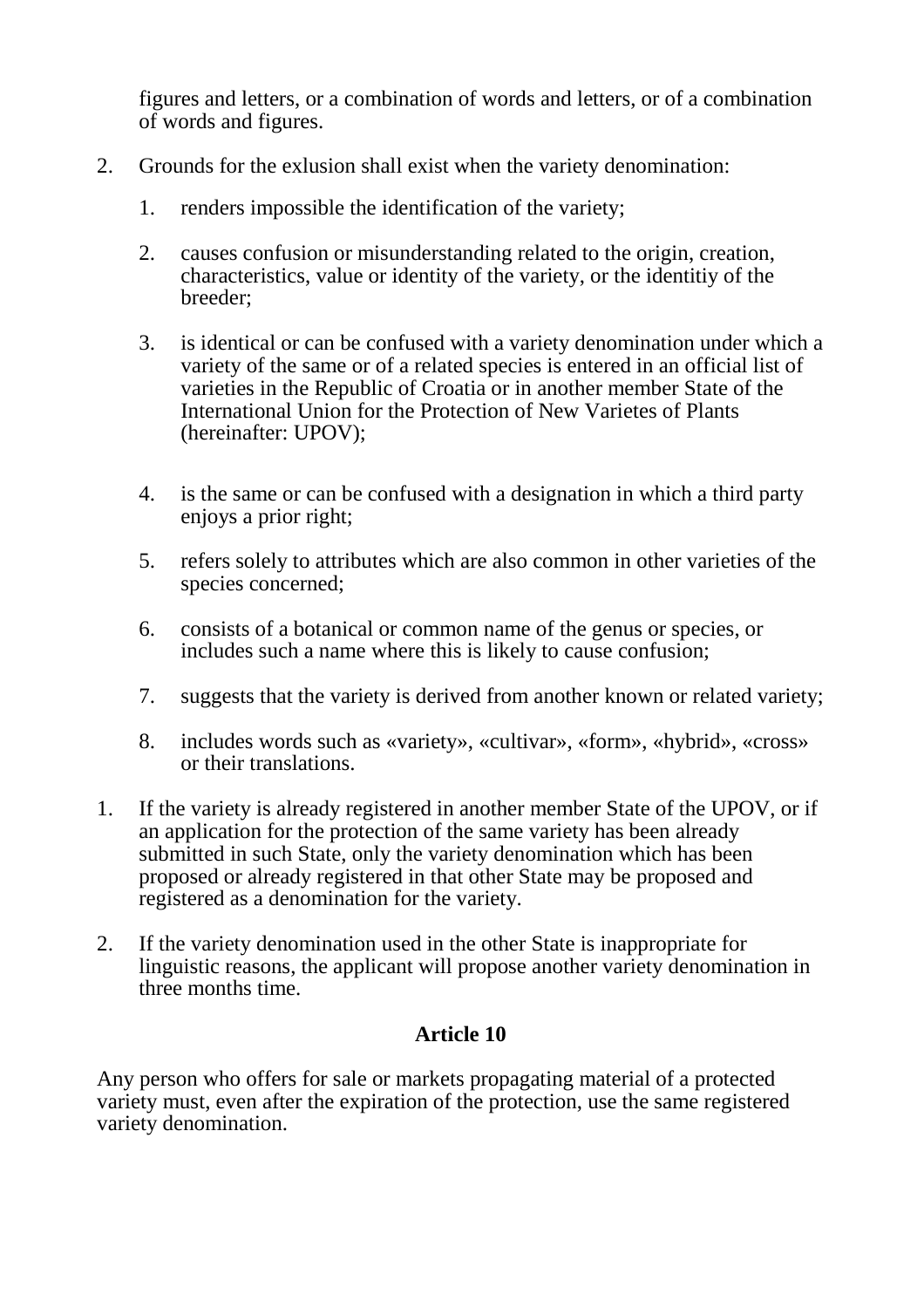### **III SCOPE AND DURATION OF BREEDER'S RIGHT**

# **1. The establishment of breeder's right**

# **Article 11**

Breeder of the variety is granted with the breeder's right from the date of the registration in the Register of Breeder's Rights.

#### **2. Scope of breeder's Right**

### **Article 12**

- 1. The following acts in respect of the propagating material of the protected variety shall require the authorization of the breeder:
	- 1. production or reproduction (multiplication)
	- 2. conditioning for the purpose of propagation
	- 3. offering for sale
	- 4. importing, exporting
	- 5. stocking and processing.
- 1. Protection from Para. (1) of this Article is valid from the date of submission of the application for the grant of breeder's right.
- 2. Breeder's authorization is not needed for breeding of new varieties and for use for experimental purposes.

# **Article 13**

The provisions of Para. (1) from Article 12 of this Law shall also apply in relation to:

- 1. varieties which are essentially derived from the protected variety, and genetically close to the protected variety;
- 2. varieties which are not clearly distinguishable from the protected variety;
- 3. varieties whose production requires the repeated use of the protected variety.

# **3. Period of breeder's right protection**

# **Article 14**

Breeder's right protection shall last: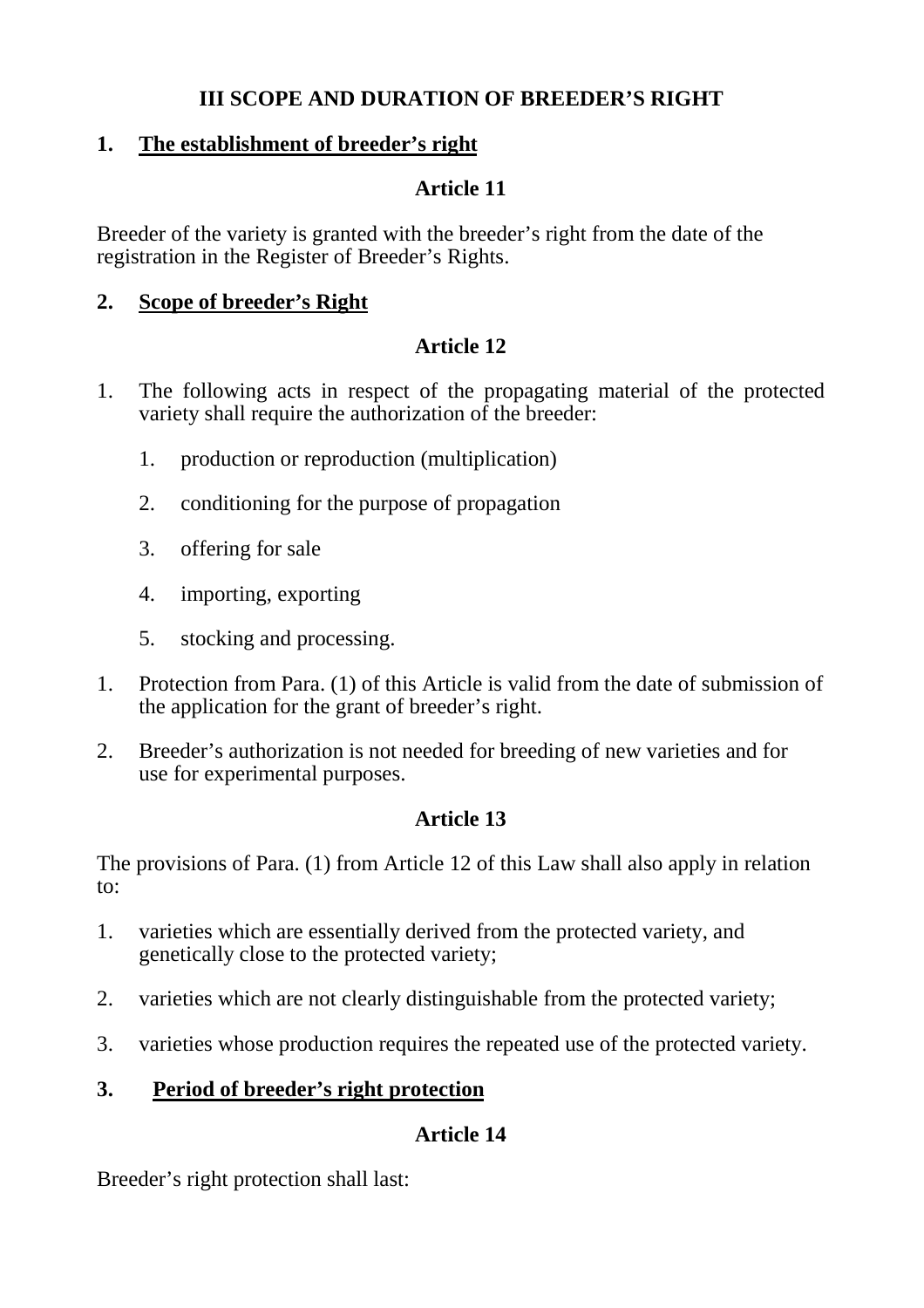- 1. for wines, fruit trees, ornamental trees including their rootstocks, until the end of the twentieth year following the grant of plant breeder's right;
- 2. for all other genera or species, until the end of the fifteenth year following the grant of plant breeder's right.

- 1. For the grant and maintenance of the breeder's rights the fees will be paid in accordance with this Law and regulations based on this Law.
- 2. Fees from the Para. (1) will be established by the Minister.
- 3. If the fees for the grant of breeder's right will not be paid, the application for the breeder's right will be rejected.

# **Article 16**

The breeder's right ceases:

- 1. if the holder of the breeder's right waives that right;
- 2. after the period of protection of the breeder's right has expired;
- 3. if the breeder's right has been declared null;
- 4. if the holder does not pay the renewal fee that is due, even after six months of prolonged payment period.

# **IV PROCEEDING FOR THE GRANT OF BREEDER'S RIGHT**

# **1. Starting the Proceedings**

# **Article 17**

- 1. The breeder's right is realized in the administative proceeding led by the Institute.
- 2. "The Law on General Administrative Proceedings" is applicable for all issues not regulated by this Law.

- 1. The proceeding for the grant of breeder's right is initiated by the submittion of the application to the Institute.
- 2. The Institute can accept the application for the grant of breeder's right in foreign countrie(s), if this is in accordance with the international agreements signed by the Republic of Croatia.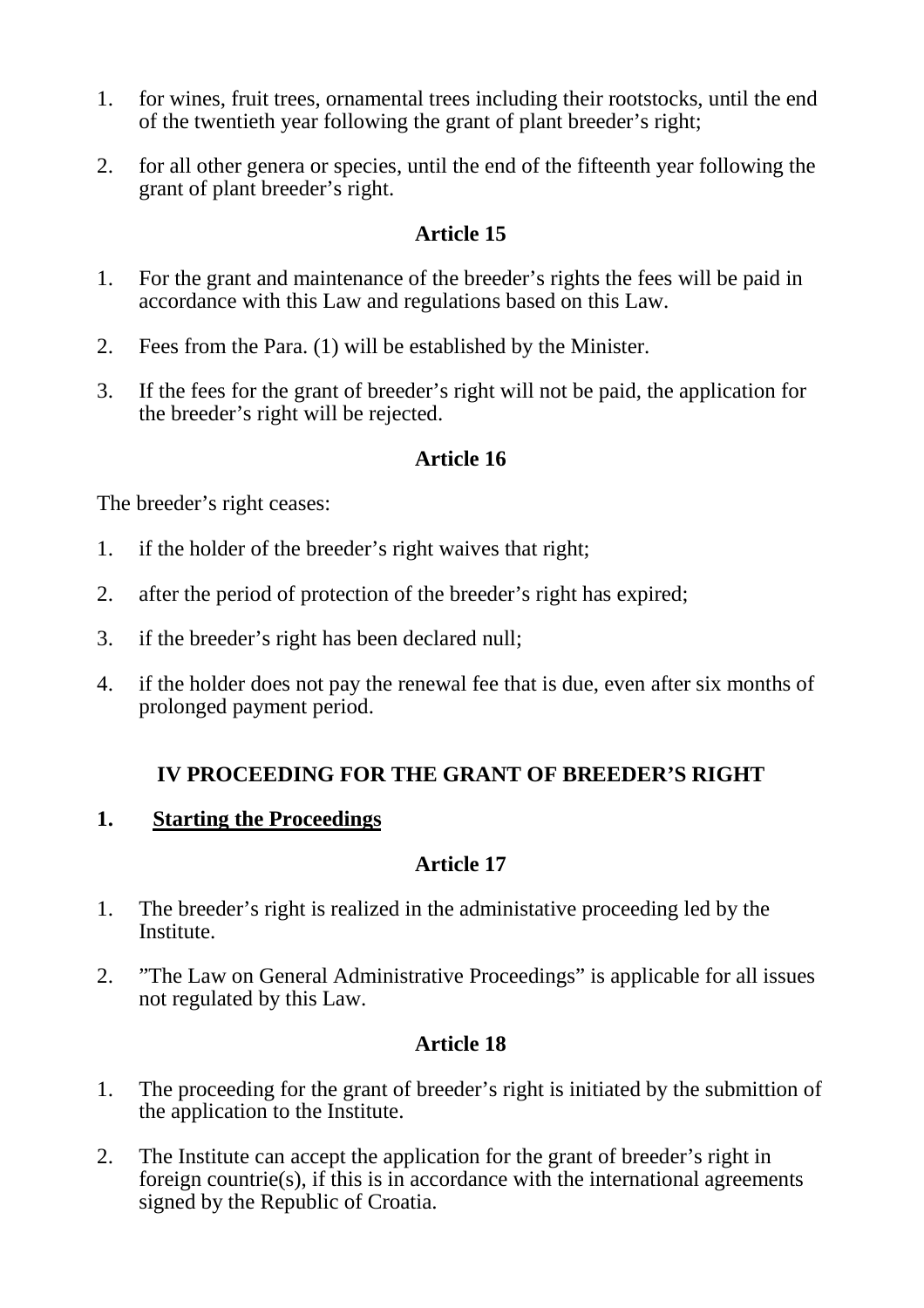- 3. The proceeding for the grant of the breeder's right can be initiated by the submission of the application in foreign country, if this is regulated by the international agreement signed by the Republic of Croatia. Legal impact of granted rights based on such applications is the same as for rights granted for domestic applications, if not regulated differently by the international agreement.
- 4. The application from the Para. (1) of this Article is accompanied with certain quantity of propagating material of the variety for which the grant of breeder's right has been requested.
- 5. The language of the application is Croatian.
- 6. The method and proceedings for the grant of breeder's right are to be established by the Minister.

- 1. The Application from the Article 18 will be marked by date and hour of its submission; the applicant will get the confirmation receipt with date and hour of submission.
- 2. The submission date is date of a receipt of application which complies with the conditions for the registration in the Register of Applications for the Grant of Breeder's Rights (hereinafter: *Register of Applications*).
- 3. Reproduction material of the variety for which the grant of breeder's right has been requested, as well as attached documents, shall be kept in confidence.

### **Article 20**

The application, as well as the withdrawal or rejection of the application will be published by the Institute in its Gazette.

### **Formal examination of the Application for the Grant of Breeder's Right**

- 1. After the receipt of the application for the breeder's right, the Institute will analyze it to verify if it complies with the conditions of the registration in the Register of Applications.
- 2. The Minister is authorized to establish the conditions for the registration of the applicaton in the Register of Application.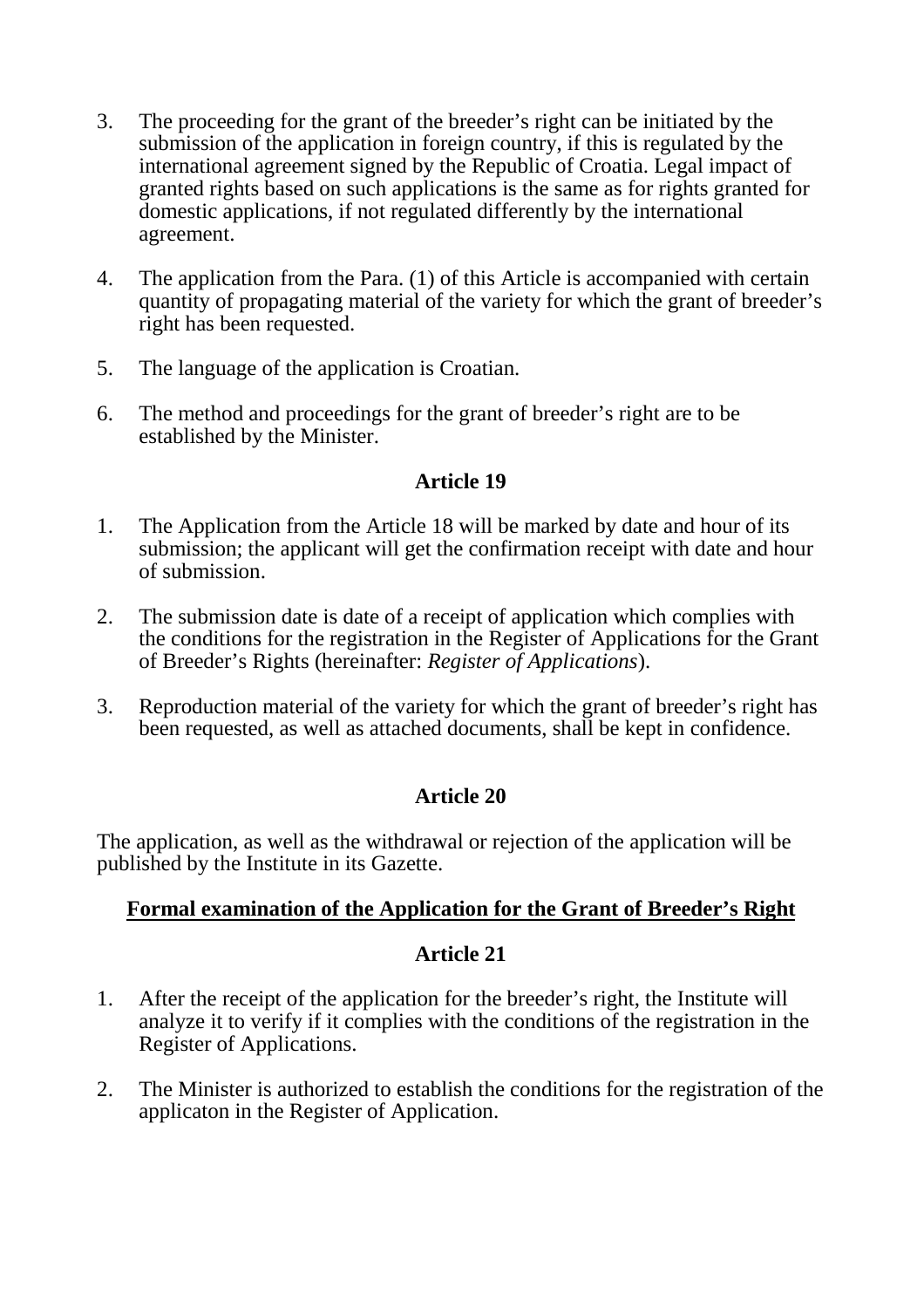- 1. If the application complies with the conditions, it will be entered in the Register of Applications with the date of its submission. The applicant will receive written confirmation of the receipt.
- 2. If the application does not comply with the conditions set forth in this Law, the Institute will request in a written form the applicant to complete his application. The deadline to complete the application is three months after the submission date of written request.
- 3. If the applicant completes the application at time from the Para. (2) of this Article, the application will be entered in the Register of Applications with the date of receipt of completed application.
- 4. If the applicant does not complete the application in granted period, his application will be rejected.

### **Article 23**

- 1. Correct application for the grant of breeder's right for which the fee has been paid, will be published in the Gazette within three months after the application date.
- 2. The published notice from the Para. (1) of this Article will contain: date of submission; name and address of the applicant; variety denomination and main characteristics of variety.
- 3. The published notice from Para. (2) of this Article has to be made available to any interested person.

- 1. After the registration in the Register of Applications, the Institute will examine the compliance with the conditions for the grant of the breeder's right.
- 2. For the examination of the conditions from Para. (1) of this Article, the Institute will examine the variety, if it does not already detain proof that the variety complies with the conditions from the Article 7, Para. (2) of this Law.
- 3. The Institute may request from the applicant to submit required amount of propagating material on due date.
- 4. The Institute can entrust the examination of the variety from Para. (2) of this Article to specialized institutions in foreign countries and accept the results of such examinations.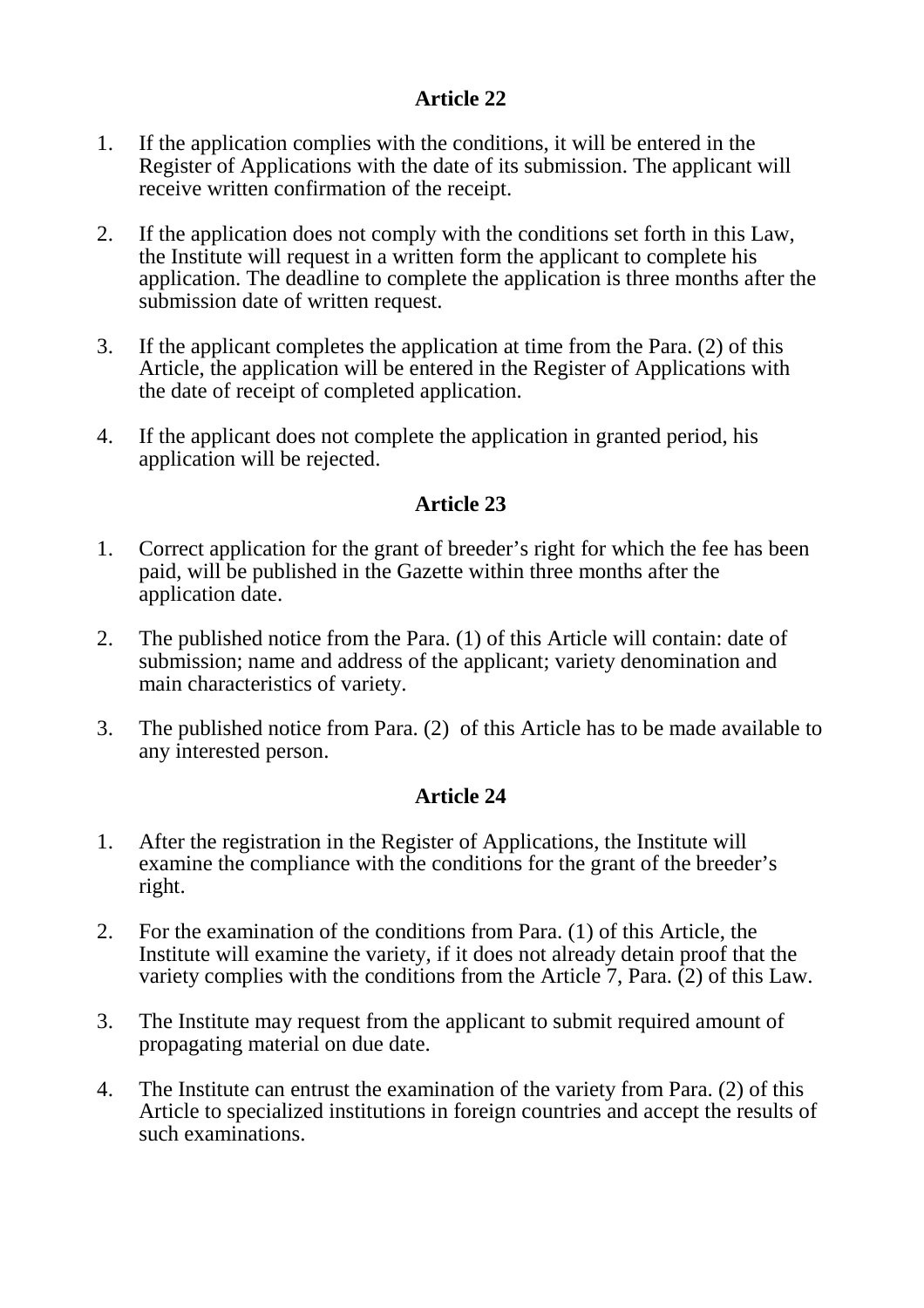5. The Institute will accept the results of the examination of proceedings for variety registration (both new created domestic varieties and foreign (varieties) if the conditions from Article 7, Para.(2) are fulfilled.

# **Grant of Breeder's Right**

# **Article 25**

- 1. If the examination shows that application satisfies the conditions from Article 24 of this Law, the Institute shall issue the Official Decision on the Grant of Breeder's Right. The breeder's right will be entered in the Register of Breeder's Right.
- 2. The date of registration in the Register from Para. (1) of this Article is the date of the Official Decision on the grant of the breeder's right.
- 3. If the examination shows that the variety does not comply with regulated conditions, the Institute will reject the grant of breeder's right.
- 4. The Official Decision on the grant of breeder's right, as well as the rejection of the application will be published in the Official Gazette of the Institute.

#### **Article 26**

- 1. The opposition (complaint) may be filed against Official Decisions and other Acts issued in the proceedings of the grant of breeder's right within three months after a delivery date of Decision or other Act.
- 2. The complaint has to be submitted to the Board for Complaints, established in the Ministry. The Board has three members.
- 3. The Minister is authorized to establish the Board and to nominate its members.
- 4. Members of the Board are entitled to receive the payment set by the Minister.

### **Article 27**

- 1. Every holder of breeder's right shall ensure that, throughout the period for which the right is exercisable, he is in a position to provide the Institute with propagating material of the protected variety.
- 2. The holder of the breeder's right shall pay a renewal fee for the maintenance of his breeder's right. The fee will be determined by the Minister.

### **Article 28**

1. When the decision on the grant of breeder's right has been published, the «Breeder's Right Document« will be issued.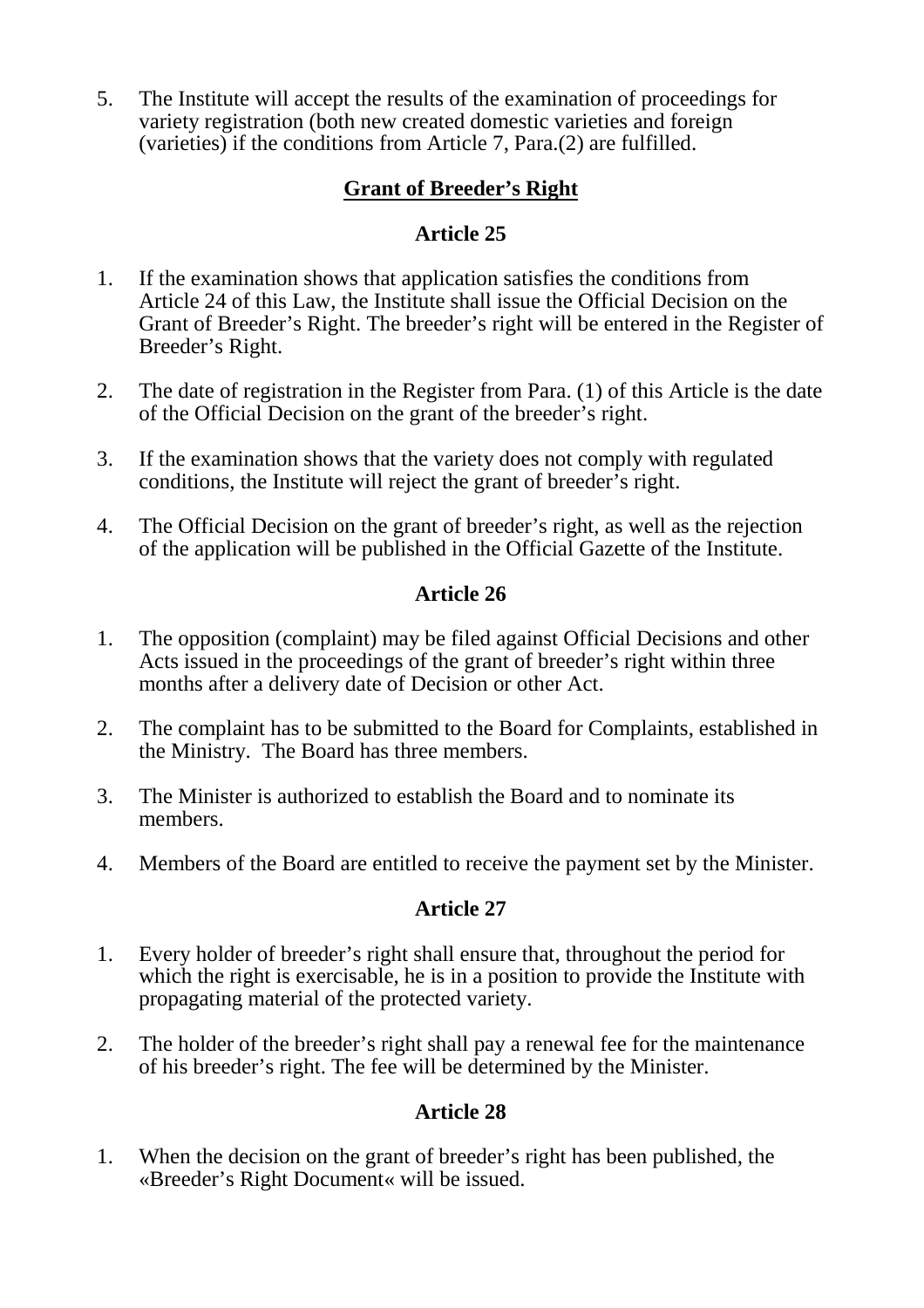- 2. Based on the request of the breeder, the Breeder's Right Document can be accompanied by the list of granted breeder's right.
- 3. The Minister is autorized to establish form and content of the Document from the Para. (1) of this Article.

- 1. The Official Decision on the grant of breeder's right will be issused to the breeder who has first submitted the Applicaton for the grant of breeder's right.
- 2. If the Application for the grant of breeder's right has been submitted by more breeders jointly, breeder's right will be granted to all breeders.
- 3. The Official Decision on the grant of breeder's right from Para. ( 2) of this Article does not regulate mutual rights of applicants (breeders).

### **Special provision for the proceedings of the grant of breeders' rights**

### **Article 30**

Within six months after the publication of the Official Decision on the grant of breeder's right, any person with the legal interest may file an opposition against the grant. The opposition can be based on the claim that the applicant is not the breeder of the variety, or that the variety does not comply with the conditions from Article 7-9, and 25 of this Law.

### **Article 31**

- 1. After the proceedings in case of the opposition, the Official Decision on the adoption on rejection of the opposition will be issued by the Institute.
- 2. If the opposition is adopted, the Official Decision will amend or cancel the Official Decision on the grant of breeder's right.

# **Article 32**

The Official Decision on the grant of breeder's right will be declared null, if it will be proven that the conditions for the grant of breeder's right regulated by this Law have not been respected.

# **Article 33**

If the applicant of the request for the annulment of the Official Decision on the grant of breeder's right abandons his claim, the Institute can proceed following its official duty.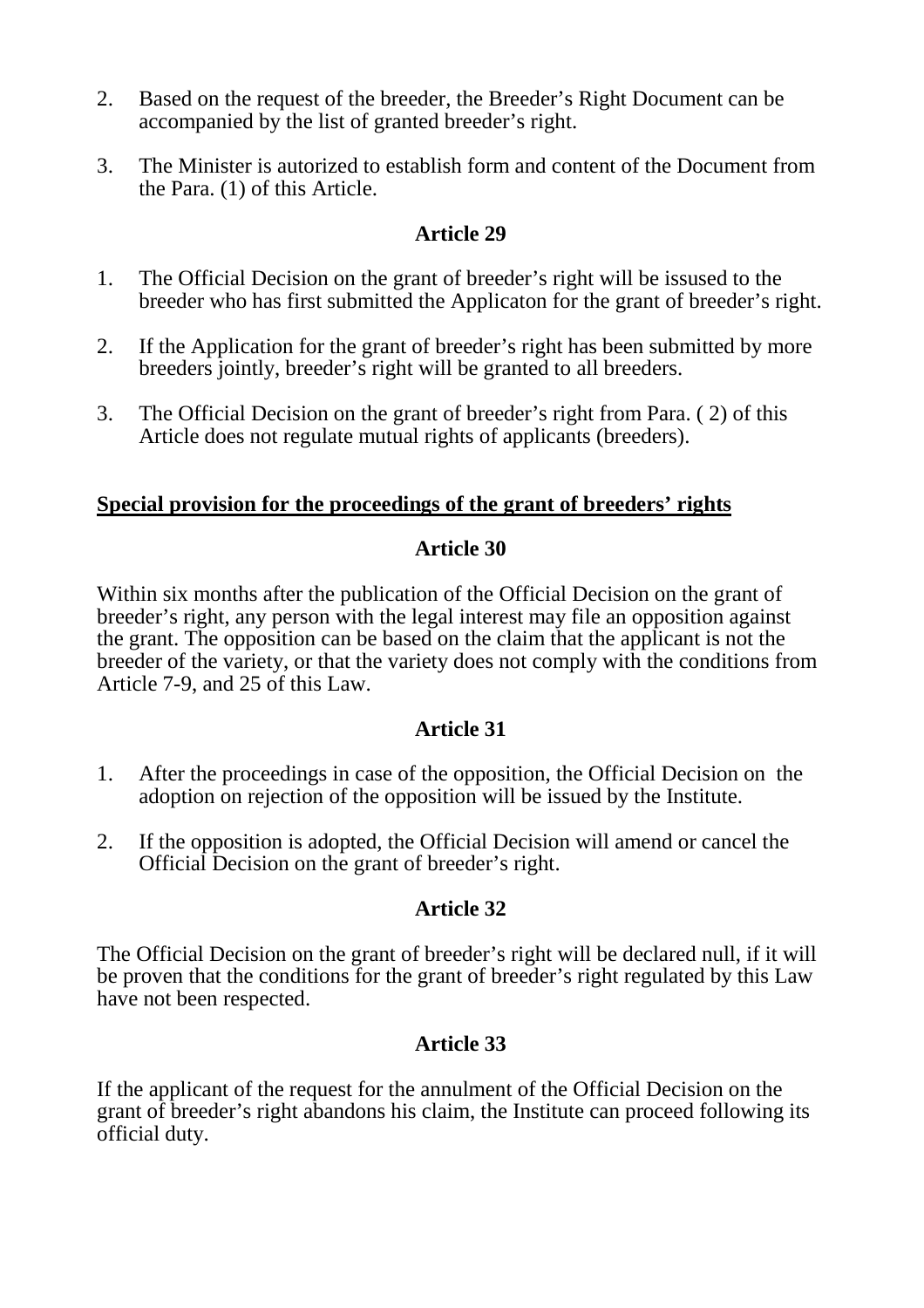#### **V TRANSFER OF BREEDER'S RIGHT AND CESSION OF THE USE OF RIGHT**

#### **Transfer of breeder's right**

#### **Article 34**

- 1. The holder of the breeder's right can transfer his right completely or partially to other persons under the contract.
- 2. The provision of Para. (1) of this Article is also valid for the applicant of the Application for the grant of breeder's right.

#### **Article 35**

- 1. The contract referred to in Article 34 of this Law has to be in a written form.
- 2. The contract from the Para. (1) of this Article will be entered in the Register of Transferred Breeder's Rights.
- 3. The contract which is not in a written form has no legal effect towards third parties.

#### **Grant of breeder's right to exploit the variety**

#### **Article 36**

- 1. For the contractual grant of breeder's right, license contract has to be concluded in accordance with this Law and other regulation.
- 2. License contract has to be in written form.
- 3. Para. (1) of this Article is also valid for the applicant for the grant of breeder's right.
- 4. If the Application has been submitted by more persons or if the breeder's right has been granted to more persons, the accord of all those persons is needed for the license contract.

- 1. License contract has to contain the following data: licence duration, scope of licence, the royalty.
- 2. The Contract from Para. (1) of this Article will be entered in the Register of Contractual Licenses of Breeders' Rights.
- 3. License contract not entered in the Register from Para. (2) of this Article has no legal effects towards third parties.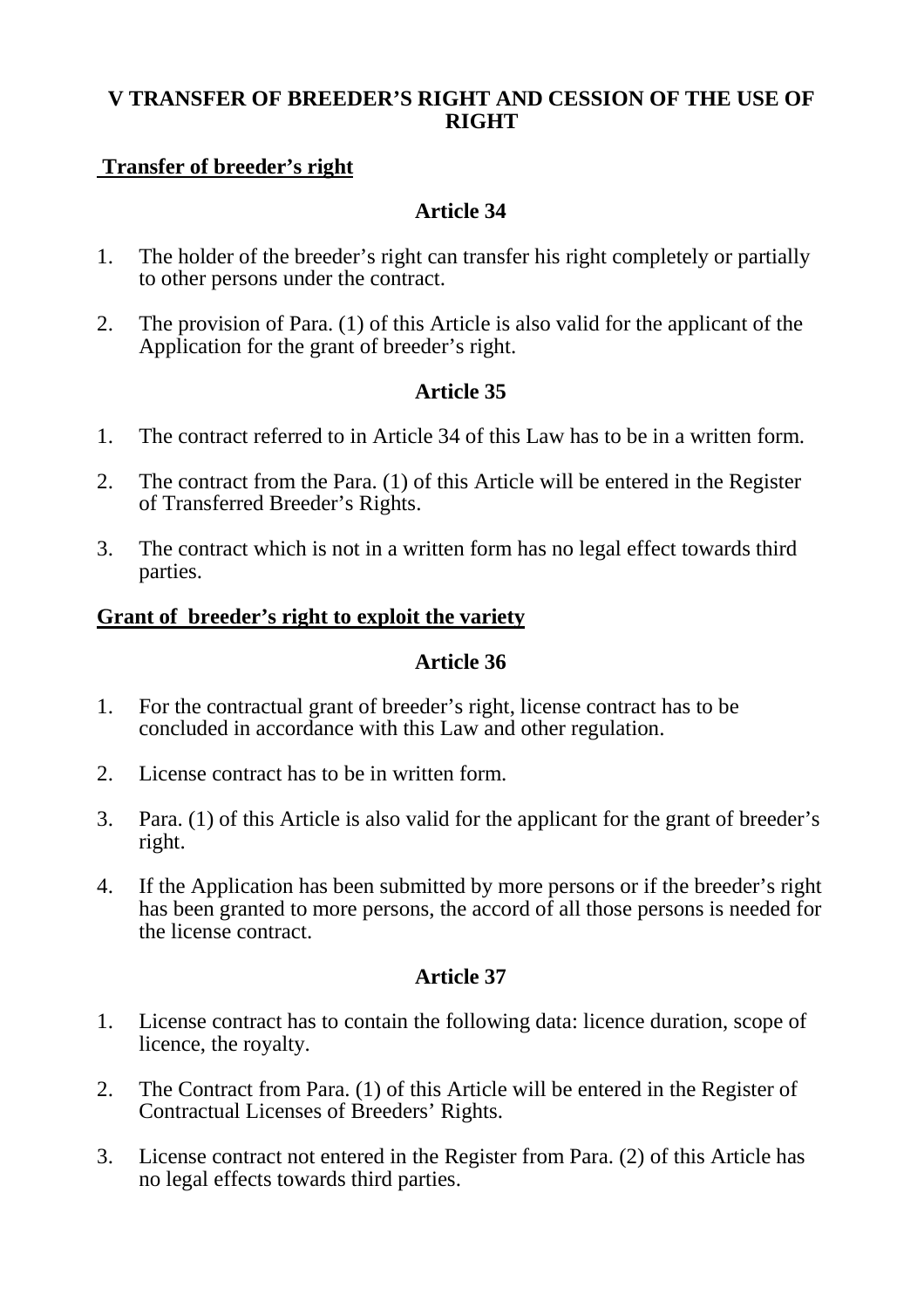### **Compulsory licenses**

#### **Article 38**

- 1. If the holder of the breeder's right himself, or through other person, does not use or uses insufficiently his right, other person can obtain his right upon the payment of royalty to the holder of the breeder's right.
- 2. The Institute shall grant the compulsory licenses upon request, if:
	- 1. the holder of the breeder's right does not produce or sell on his own or through other license user sufficient amount of propagating material or product;
	- 2. the use of breeder's right has public importance.
- 1. A compulsory license can be granted to the person who proves that he disposes of propagating material, as well as of production -, technical- and financial facilities for the use of breeder's right.
- 2. A compulsory license will not be granted for more than three years; this period can be extended if the conditions for additional grant of the license exist.

# **Article 39**

The owner of the compulsory license must pay the royalty to the holder of the plant breeder's right in the amount agreed jointly. If parties can not agree upon the royalty fee, the fee and the way of payment will be determined by the Institute.

### **Article 40**

- 1. The Institute takes the decision on the application for the grant of a compulsory license.
- 2. Application for the grant of compulsory license may be submitted after the period of five years following the grant of the breeder's right.

# **VI COURT PROTECTION**

# **Complaint against the violation of breeder's right**

### **Article 41**

1. Any person violating the breeder's right, which derives from application or from already granted right, is responsible for the damage according to general provisions for indemnification.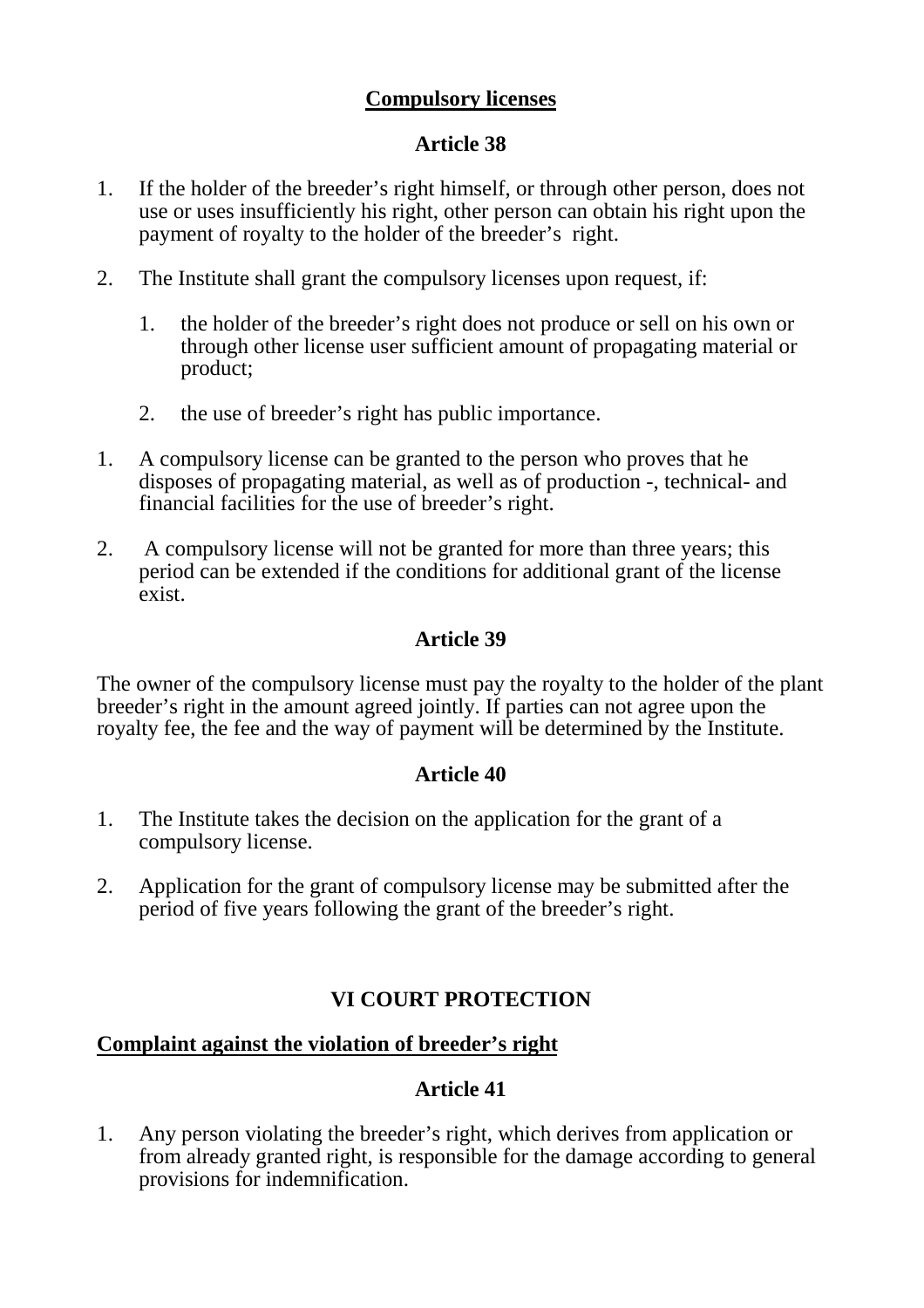- 2. A person whose right has been violated is entitled, apart from indemnification, to request the prohibition of further activities of the person who has violated his right, and to request the sentence declaring the violation to be published at the expenses of the defendant.
- 3. The violation of breeder's right is every unauthorized economical exploitation of the breeder's right.

- 1. The complaint against the violation of the breeder's right may be filed within three years after the date when the prosecutor has become aware of the violation.
- 2. The complaint can not be filed after five years following the violation.
- 3. Proceedings for the complaint against the violation of the breeder's right are urgent, and will be done by competent Court.

### **Dispute of granted breeder's right**

#### **Article 43**

During the period of granted breeder's right, the holder of breeder's right can file the request before the competent Court in order to be proclaimed the holder of breeder's right, if the same right had been granted and registered to another person.

#### **Article 44**

- 1. Within three months from the submission of a legally valid court decision which approves the request, the prosecutor has the right to demand from the Institute to enter his right in the Register of Breeder's Rights and to issue an appropriate document.
- 2. If the person from Para. (1) of this Article does not submit the application, breeder's right will be deleted from the Register of Breeders' Rights.

#### **Article 45**

Rights obtained by the third person from previous holder of rights are valid for the new holder of rights, if they have been registered in the appropriate Register, or if the application for the registration has been submitted before the notice of court proceedings.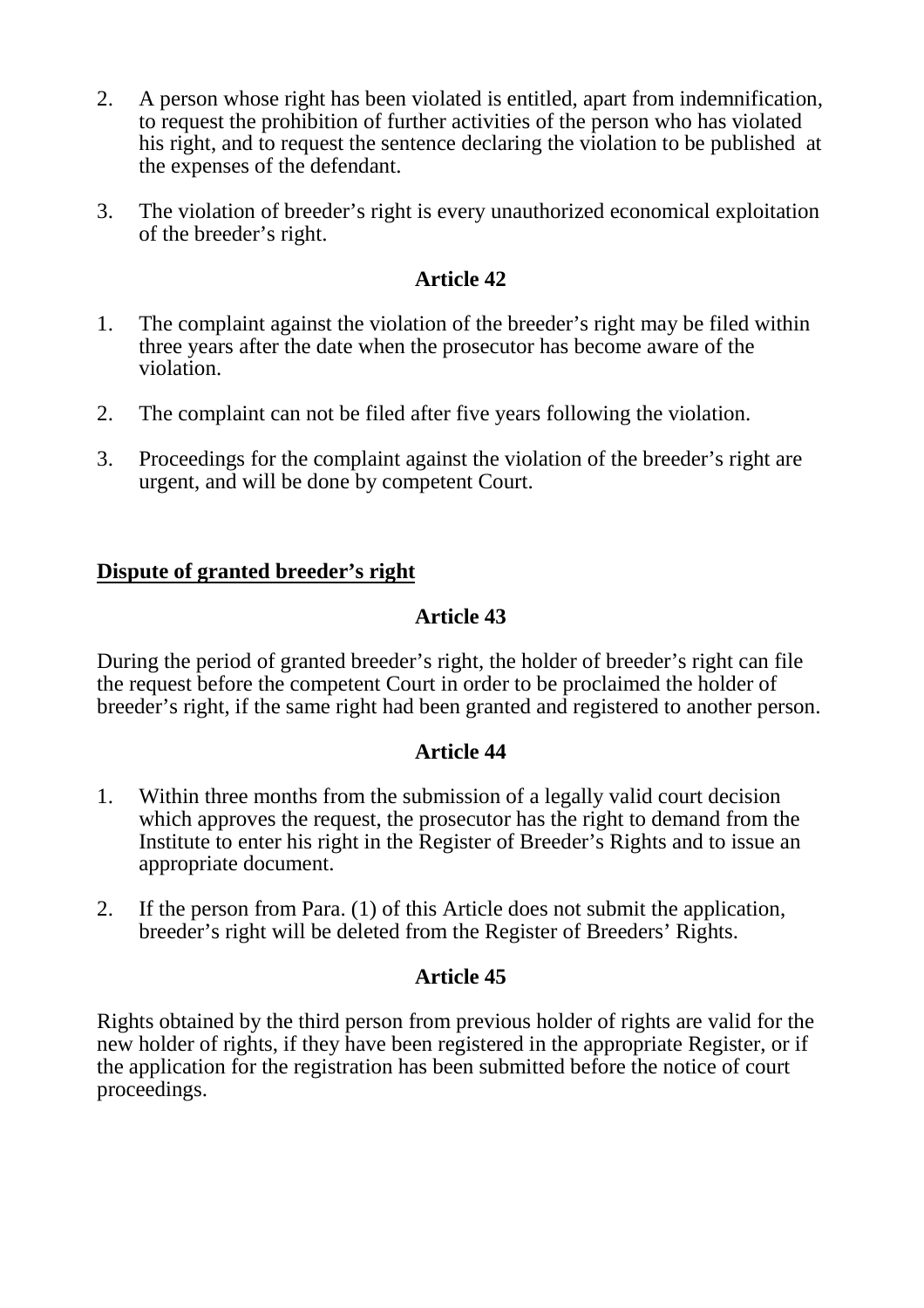#### **Breeder's complaint for the grant of breeder's right**

#### **Article 46**

- 1. The breeder can file a complaint before the competent court in order to be mentioned in all documents related to the grant of breeder's rights.
- 2. In the case of death of a breeder, his sucessors will have the right to file the complaint.
- 3. The complaint from Para. (1) of this Article can be filed during the proceedings for the grant of breeder's right and during the validity of the breeder's right.

# **VII REPRESENTATION**

# **Article 47**

- 1. Natural and legal persons who represent the applicant in the proceedings of the grant of breeder's right have to be registered in the Register of Representatives, managed by the Institute.
- 2. The Minister is authorised to establish the method and proceedings for the registration, and conditions for natural and legal persons who act as representatives.

### **VIII THE CONTROL OF IMPLEMENTATION OF THE LAW**

### **Article 48**

The Ministry is authorised to carry out the administrative control of the implementation of this Law. The Ministry is responsible for administrative proceedings carried out by the Institute.

# **IX TRANSITIONAL AND FINAL PROVISIONS**

### **Article 49**

Acts and regulations for the implementation of this Law will be established by the Minister within one year after the entry into force of this Law.

# **Article 50**

As an exception of Article 8, Para. (1) of this Law, plant breeders of those varieties which have been protected according to former regulations, and their legal successors, can submit an application for the grant of breeder's right within one year after entry into force of this Law.